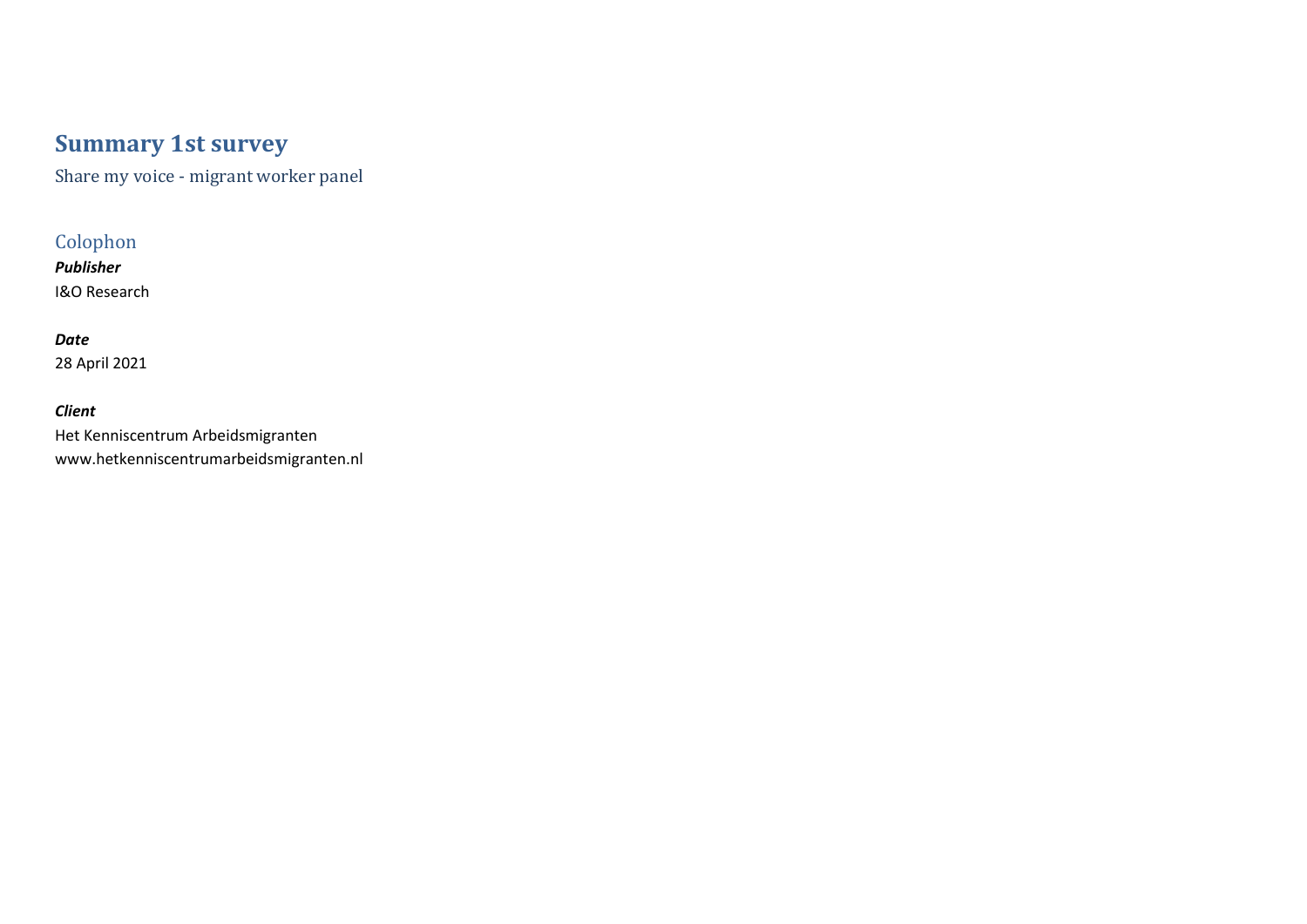### Introduction

Het Kenniscentrum Arbeidsmigranten develops and shares the latest knowledge about migrant workers. We therefore decided to set up 'Share my voice', a panel that consists solely of knowledge migrants and migrant workers in the Netherlands. This panel is used to conduct research, so the voice of migrant workers can be heard in relation to the many issues they encounter. The first survey among over 1,600 migrant workers was carried out in January and February 2021. The analysis makes a distinction between different types of migrant worker.

#### *Table 1: Respondents per typology*

| <b>Type of migrant worker</b>          | <b>Number</b> | Percentage |  |  |
|----------------------------------------|---------------|------------|--|--|
| High skilled Eastern Europe (EU/EEA)   | 115           | 7%         |  |  |
| Low skilled Eastern Europe (EU/EEA)    | 570           | 35%        |  |  |
| High skilled Other Europe (EU/EEA)     | 174           | $11\%$     |  |  |
| Low skilled Other Europe (EU/EEA)      | 144           | 9%         |  |  |
| High skilled US (incl. Canada/Oceania) | 82            | 5%         |  |  |
| <b>High skilled India</b>              | 83            | 5%         |  |  |
| High skilled Rest of the world         | 251           | 15%        |  |  |
| Low skilled Rest of the world          | 215           | 13%        |  |  |
| Total                                  | 1,634         | $100\%$    |  |  |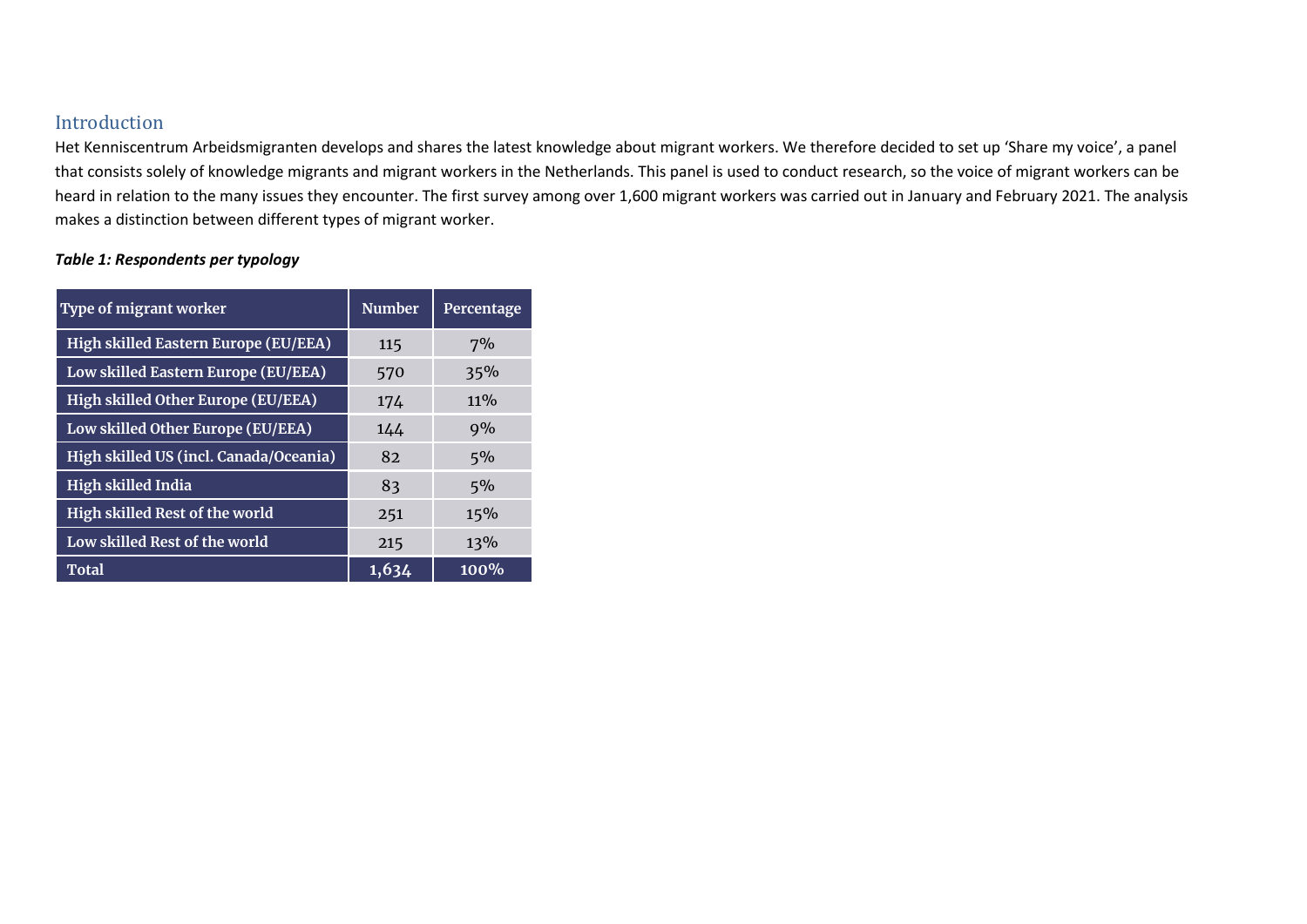## General satisfaction with life in the Netherlands

Three quarters of the surveyed migrant workers were generally (very) satisfied with their lives in the Netherlands, but the percentage that was (very) satisfied varies greatly between the various types of migrant workers.

*Table 2: In general, how satisfied are you with your life in the Netherlands?\** 

| Type of migrant worker                 | (very)<br>satisfied | (very)<br>dissatisfied |  |
|----------------------------------------|---------------------|------------------------|--|
| Total                                  | 74%                 | 8%                     |  |
| High skilled Rest of the world         | 82%                 | 7%                     |  |
| High skilled Other Europe (EU/EEA)     | 80%                 | 6%                     |  |
| Low skilled Other Europe (EU/EEA)      | 79%                 | 8%                     |  |
| <b>High skilled India</b>              | 78%                 | 5%                     |  |
| High skilled Eastern Europe (EU/EEA)   | 74%                 | 9%                     |  |
| High skilled US (incl. Canada/Oceania) | 73%                 | 13%                    |  |
| Low skilled Eastern Europe (EU/EEA)    | 69%                 | 6%                     |  |
| Low skilled Rest of the world          | 66%                 | 13%                    |  |

The residential climate is perceived to be particularly positive, although salary, employee benefits and working conditions also played an important role. Housing and living conditions were most likely to be perceived negatively.

\* Use of colours in tables

The tables have been coloured to highlight the results in an eye-catching way. The use of colours is based on a deviation of 5 percent from the average.

- 5 percent or more above average: blue
- 5 percent or more below average: pink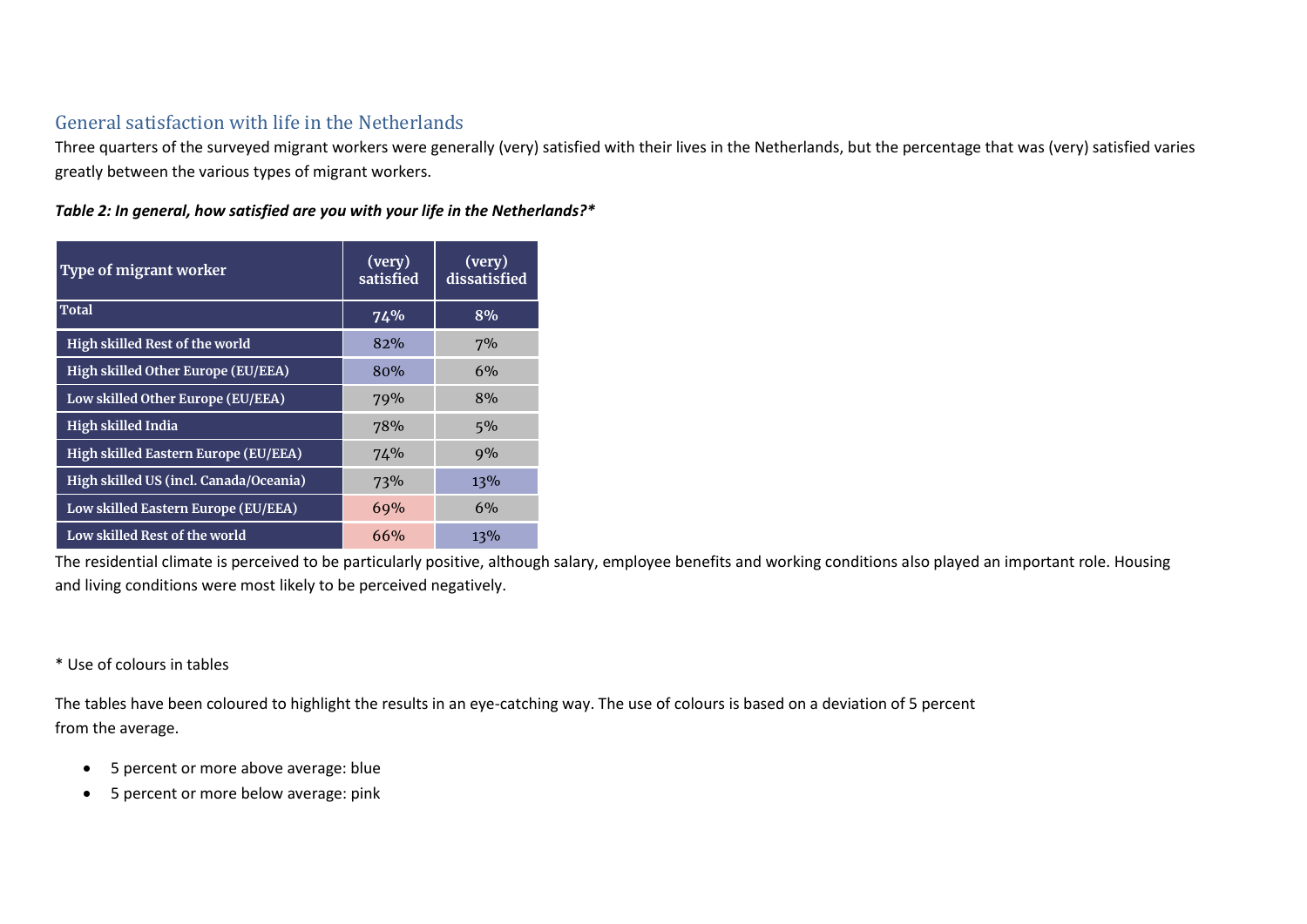### Living situation

Respondents gave an average score of 7.1 for their current living situation. High skilled migrant workers were more appreciative of their living situation than Low skilled migrant workers. Low skilled migrant workers from Eastern Europe, a group which primarily consists of Poles, are generally least satisfied with their living situation. The sense of security at home and the extent to which they *can relax at home after a day's work* was generally fairly low among this group. For a quarter of respondents, their living situation does *not* contribute to a happy life. Respondents see a detached owner-occupied home as the ideal solution, but this is (still) beyond the reach of most of them.

#### *Table 3: In general, how satisfied are you with your current living situation? (evaluation based on score from 1-10)*

| Type of migrant worker                         | Average          | $1 - 5$ | $6 - 7$ | $8 - 10$ |  |
|------------------------------------------------|------------------|---------|---------|----------|--|
| <b>Total</b>                                   | 7.1              | 22%     | 29%     | 49%      |  |
| High skilled US (incl.<br>Canada/Oceania)      | $8.\overline{2}$ | 9%      | 16%     | 76%      |  |
| High skilled Rest of the world                 | 7.8              | 10%     | 2.6%    | 64%      |  |
| High skilled Other Europe (EU/EEA)             | 7.7              | 9%      | 29%     | 61%      |  |
| High skilled India                             | 7.7              | 8%      | 37%     | 54%      |  |
| <b>High skilled Eastern Europe</b><br>(EU/EEA) | 7.6              | 16%     | 25%     | 60%      |  |
| Low skilled Other Europe (EU/EEA)              | 7.0              | 20%     | 36%     | 44%      |  |
| Low skilled Rest of the world                  | 7.0              | 20%     | 36%     | 44%      |  |
| Low skilled Eastern Europe (EU/EEA)            | 6.3              | 37%     | 27%     | 36%      |  |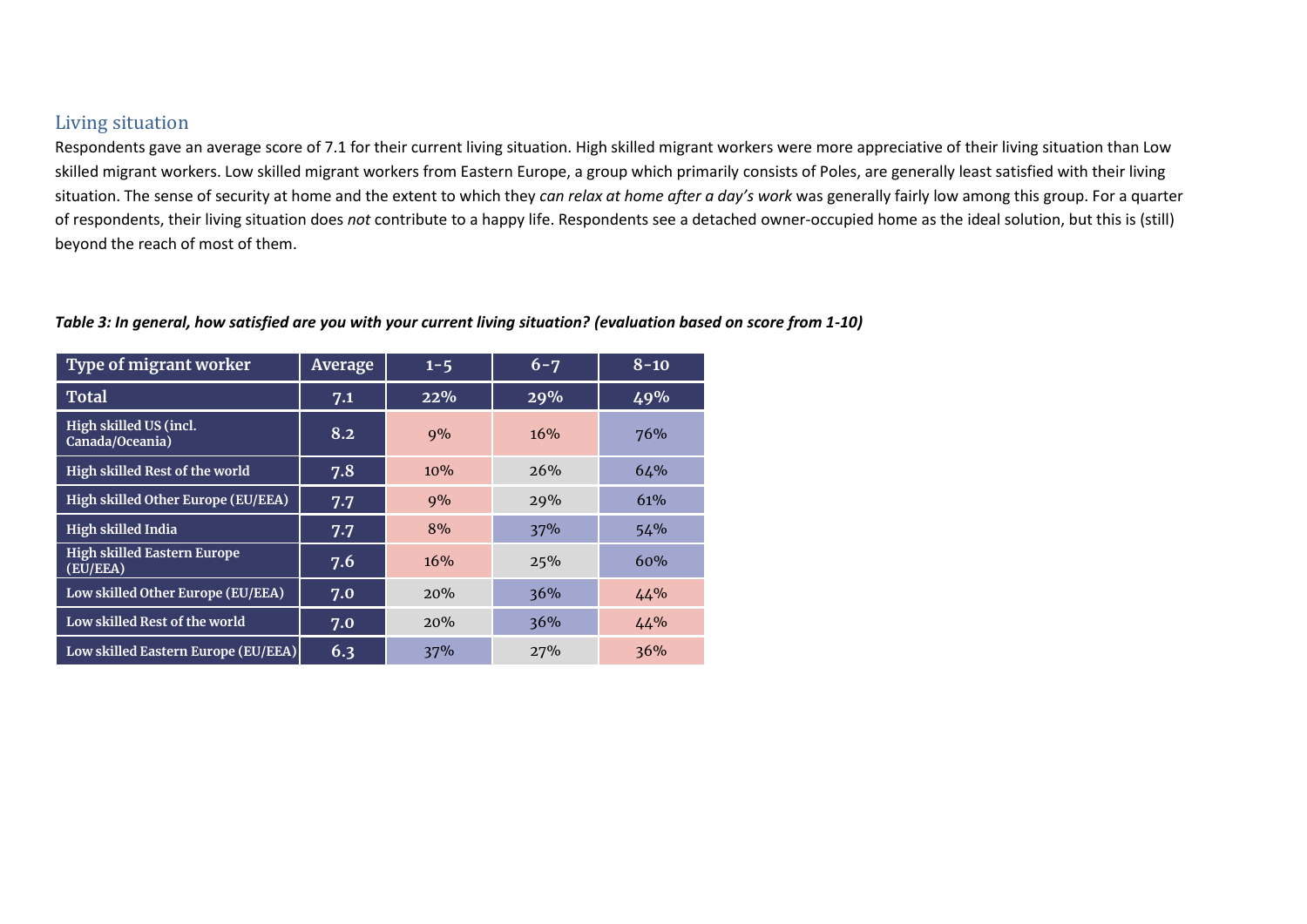## Working conditions

Approximately one in five respondents are *not* satisfied with their current job and working conditions. Once again, there are major differences between types of migrant workers, with High skilled migrant workers consistently giving a higher score than Low skilled migrant workers. The very lowest scores are given by Low skilled migrant workers from outside Europe: one in three of them are *not* satisfied.

Migrant workers with an *employment agency contract* are comparatively less satisfied with their working conditions. Approximately a quarter of them are *not satisfied* with their current job, working conditions and employer.

The same applies to safety at work and how they are treated. Over one in three migrant workers are unable to share their dissatisfaction with their employer. Low skilled migrant workers from Eastern Europe, primarily Poland, are considerably more likely than other groups to work with an employment agency contract.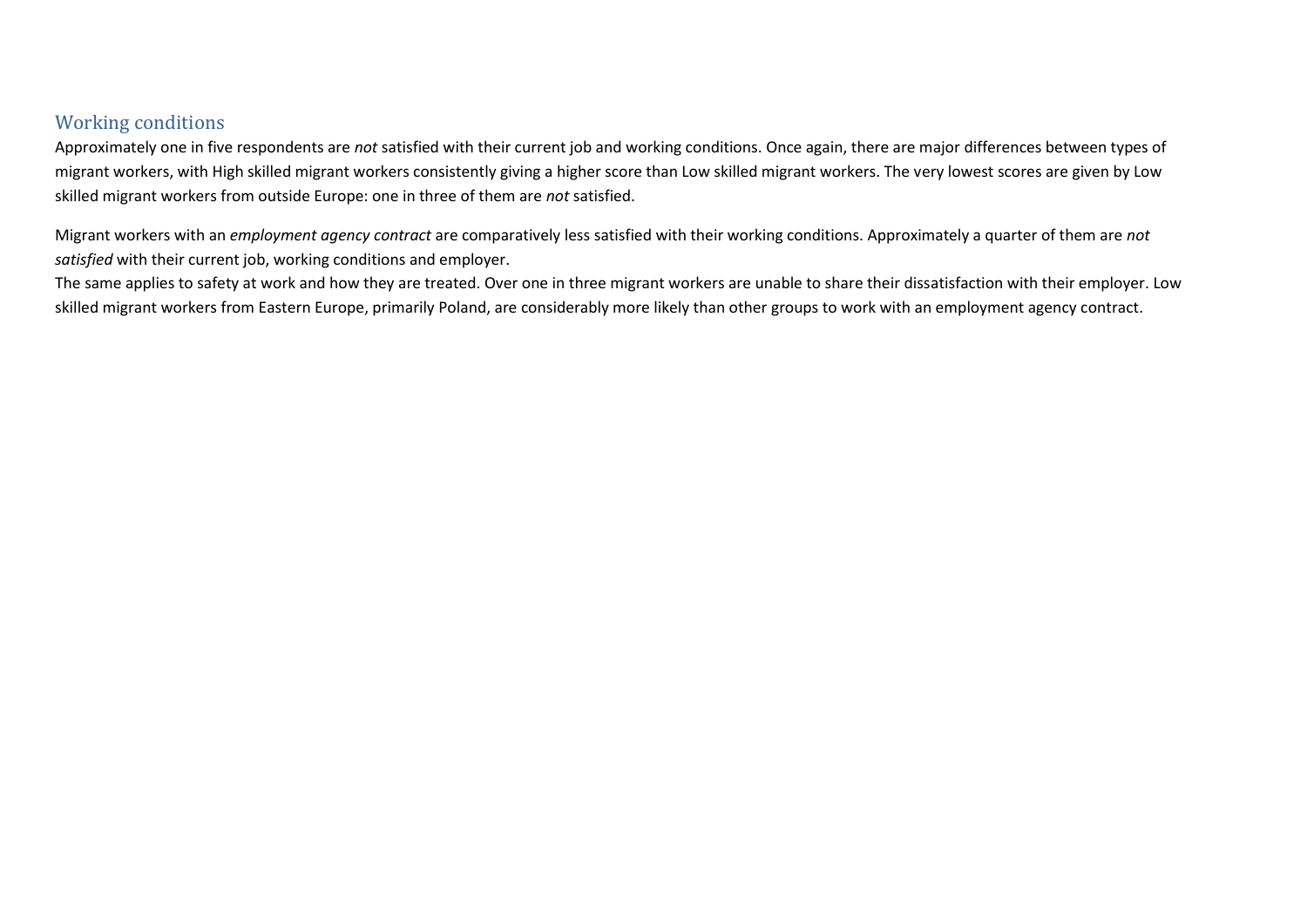## Integration and participation

In general, respondents were positive about their contact with other people in the Netherlands. However, there is also a major need for more contact with native Dutch people, particularly among High skilled migrant workers from India and those from the Rest of the world. Within these groups, contact with Dutch people is perceived as very positive and many people see the Netherlands as a country where they would like to continue living. However, Low skilled migrant workers from Eastern Europe gave a contrasting response. Among this group, considerably lower percentages for appreciation and need for contact with others can be observed. Nonetheless, the majority also perceives contact with other Dutch residents as positive.

#### *Table 4: To what extent do you agree or disagree with the following statements?*

|                                                                                      |                          | <b>Total</b> | <b>High skilled</b><br><b>Eastern Europe</b><br>(EU/EEA) | Low skilled<br>Eastern Europe<br>(EU/EEA) | <b>High skilled</b><br><b>Other Europe</b><br>(EU/EEA) | Low skilled<br><b>Other Europe</b><br>(EU/EEA) | <b>High skilled US</b><br>(incl. Canada/<br>Oceania) | <b>High skilled</b><br>India | <b>High skilled</b><br>Rest of the<br>world | <b>Low skilled Rest</b><br>of the world |
|--------------------------------------------------------------------------------------|--------------------------|--------------|----------------------------------------------------------|-------------------------------------------|--------------------------------------------------------|------------------------------------------------|------------------------------------------------------|------------------------------|---------------------------------------------|-----------------------------------------|
| I would like to have<br>more contact with<br>native Dutch people                     | (completely) agree       | 74%          | 68%                                                      | 65%                                       | 72%                                                    | 68%                                            | 78%                                                  | 95%                          | 88%                                         | 80%                                     |
|                                                                                      | (completely)<br>disagree | 6%           | 9%                                                       | 5%                                        | 7%                                                     | 8%                                             | 11%                                                  | 1%                           | 3%                                          | 5%                                      |
| I feel that having<br>contact with other<br>Dutch residents has a<br>positive effect | (completely) agree       | 65%          | 68%                                                      | 58%                                       | 68%                                                    | 67%                                            | 68%                                                  | 78%                          | 73%                                         | 67%                                     |
|                                                                                      | (completely)<br>disagree | 10%          | 10%                                                      | 10%                                       | 11%                                                    | 10%                                            | 12%                                                  | 7%                           | 7%                                          | 11%                                     |
| The Netherlands is a<br>country where I would<br>like to continue living             | (completely) agree       | 65%          | 64%                                                      | 54%                                       | 64%                                                    | 72%                                            | 76%                                                  | 83%                          | 73%                                         | 67%                                     |
|                                                                                      | (completely)<br>disagree | 13%          | 15%                                                      | 18%                                       | 15%                                                    | 8%                                             | 13%                                                  | 4%                           | 8%                                          | 10%                                     |
| I feel at home in the<br>Netherlands                                                 | (completely) agree       | 47%          | 48%                                                      | 43%                                       | 51%                                                    | 64%                                            | 51%                                                  | 41%                          | 49%                                         | 40%                                     |
|                                                                                      | (completely)<br>disagree | 23%          | 22%                                                      | 25%                                       | 24%                                                    | 14%                                            | 21%                                                  | 22%                          | 22%                                         | 28%                                     |
| I feel appreciated in the<br><b>Netherlands</b>                                      | (completely) agree       | 34%          | 35%                                                      | 29%                                       | 32%                                                    | 42%                                            | 38%                                                  | 45%                          | 38%                                         | 30%                                     |
|                                                                                      | (completely)<br>disagree | 30%          | 23%                                                      | 34%                                       | 27%                                                    | 24%                                            | 33%                                                  | 24%                          | 24%                                         | 38%                                     |
| Dutch people have a<br>sufficiently open<br>attitude towards<br>migrant workers      | (completely) agree       | 30%          | 35%                                                      | 29%                                       | 28%                                                    | 27%                                            | 26%                                                  | 39%                          | 39%                                         | 21%                                     |
|                                                                                      | (completely)<br>disagree | 36%          | 35%                                                      | 34%                                       | 47%                                                    | 35%                                            | 44%                                                  | 25%                          | 31%                                         | 41%                                     |
| I feel part of the<br>neighbourhood, village<br>or city in which I live              | (completely) agree       | 27%          | 24%                                                      | 38%                                       | 20%                                                    | 25%                                            | 24%                                                  | 17%                          | 19%                                         | 19%                                     |
|                                                                                      | completely)<br>disagree  | 44%          | 42%                                                      | 32%                                       | 52%                                                    | 44%                                            | 49%                                                  | 51%                          | 53%                                         | 54%                                     |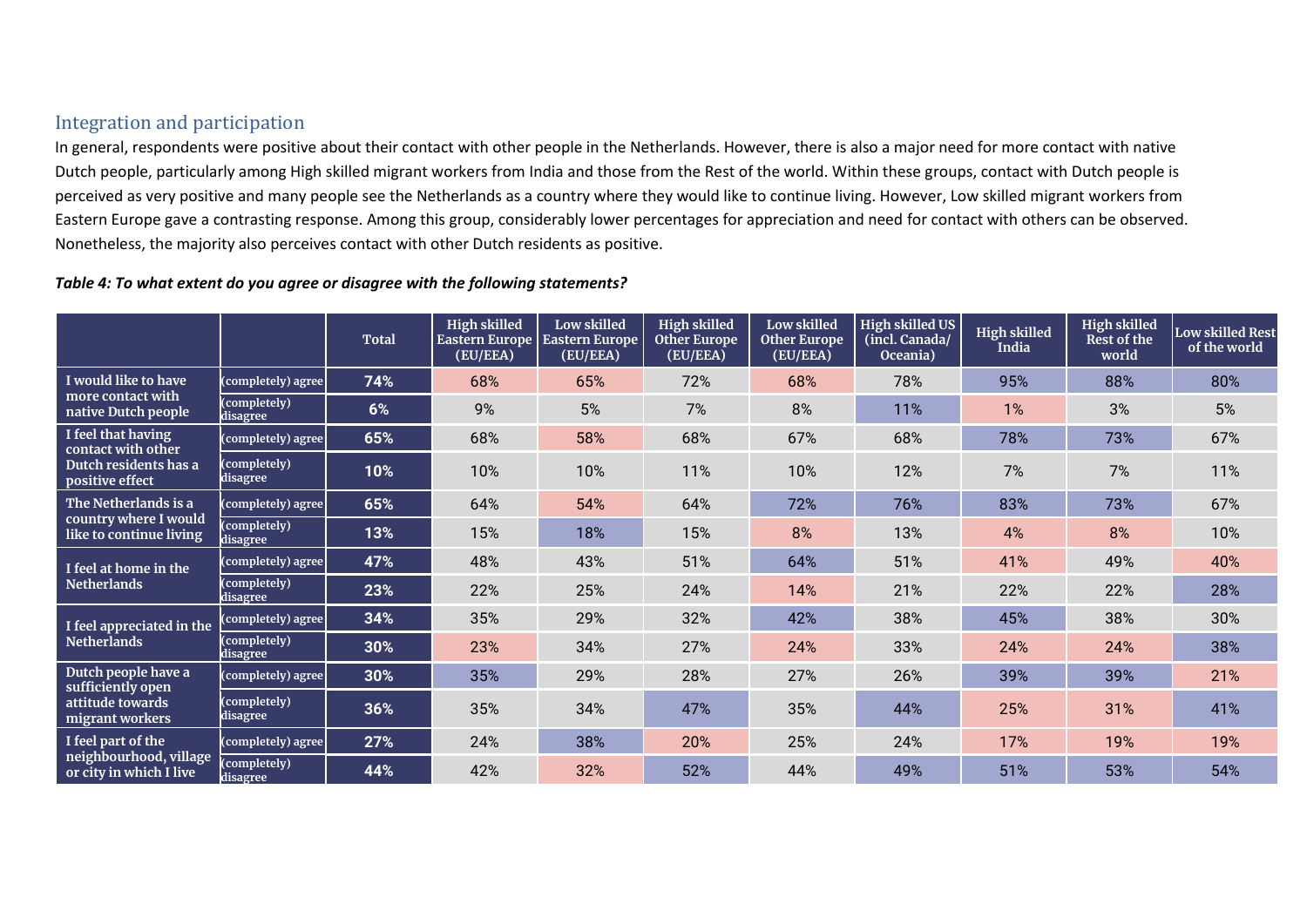## Integration and participation (continued)

There is room for improvement - among all types of migrant workers - when it comes to how much they feel part of their neighbourhood, village or city. At present, approximately a quarter of all respondents feel part of their local community. Around a quarter of all respondents have joined a local club or organisation, with sports clubs being a popular choice. In general, migrant workers who have joined a local club are considerably more positive about their stay in the Netherlands. Migrant workers who regularly/often have contact with people from their local surroundings are generally more satisfied with their stay in the Netherlands than people who have less social contact in their local area. At present, approximately a quarter of respondents regularly/often have such contact.

Over half of the respondents say they speak Dutch a little/well. Low skilled migrant workers from Other Europe (say that they) have the best command of the Dutch language: 69 percent say that they speak Dutch a little/well. Less than half of the migrant workers in the High skilled India and Low skilled Eastern Europe groups say they speak Dutch a little/well. This is fairly low compared to other migrant workers. In contrast, their willingness to learn the language is quite high.